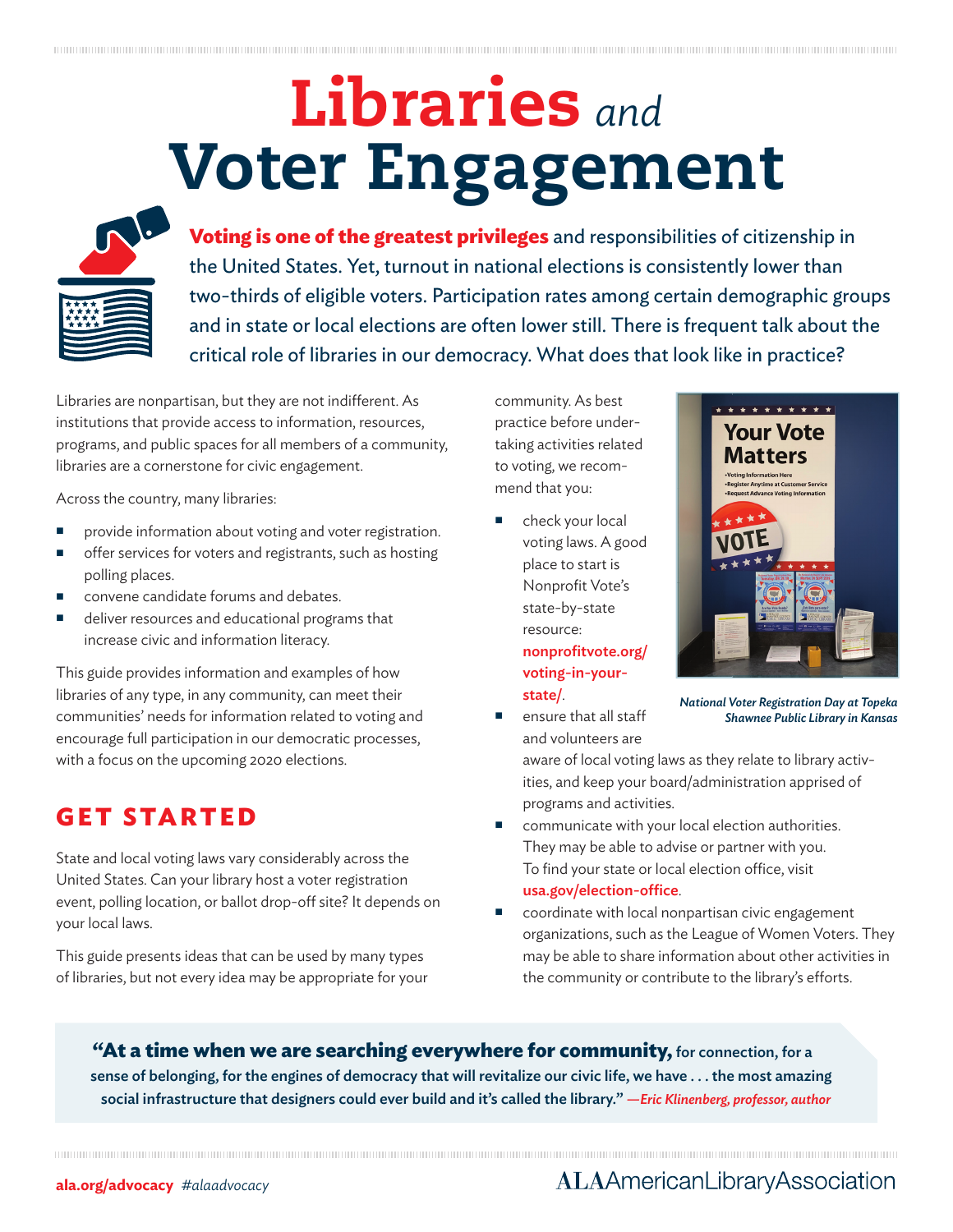## **TIMELINE**

Nationally, the 2020 United States elections will take place on November 3, 2020. However, in many places, important deadlines and activities take place well prior to November. There are many opportunities for libraries to inform and serve voters throughout the year. For 2020, here are some key deadlines that may apply in your state:

**Primary elections:** Many states will hold primary elections in early and mid-2020. To vote in these elections, voters must have met applicable registration deadlines and requirements.

**Voter registration:** Many states have deadlines to register to vote or update a voter registration (e.g. if a previously regis-



**Visit vote.org's state-by-state list of deadlines:**  vote.org/voter-registration-deadlines/

tered voter has moved, changed their name, or regained eligibility to vote). To vote in the 2020 general elections, these deadlines are generally in early October.



**National Voter Registration Day** is an unofficial holiday that takes place the fourth Tuesday of September when many communities and organizations promote voter registration. ALA is pleased to partner with National Voter Registration Day to encourage libraries to support voter registration efforts in states where that is appropriate. Learn more at nationalvoterregistrationday.org.

**Absentee voting:** In some places, there is a deadline to request an absentee or mail ballot if the voter will need one.

**Early and mail-in voting:** Many states offer some form of early, absentee, or mail-in voting, which begins in some places more than a month prior to Election Day.

**Election Day:** November 3, 2020.

# **H O W L I B R A R I E S C A N S U P P O RT VOTER ENGAGEMENT**

#### **Publish Virtual Resources**



Link to your local and state election offices from the library's home page and include

reminders of key dates on the home page banner. Curate an electronic collection of resources on voting,

democracy, or key campaign issues.

- Create a LibGuide or website that connects your community to key voter information such as registration information, candidate pages, news outlets, and election dates and locations. Be sure to include early and regular voting sites, as well as documentation requirements for registration and for voting.
- Develop a community resource page that links to local organizations working on voter engagement.
- Use social media to keep your community informed about key dates and events.



#### **Developed by librarians** Nate Gass

and Haley Samuelson, Be a Voter is an online voter education resource offered by Cook Memorial Public Library District in Illinois.

Visit: cooklib.org/be-a-voter/.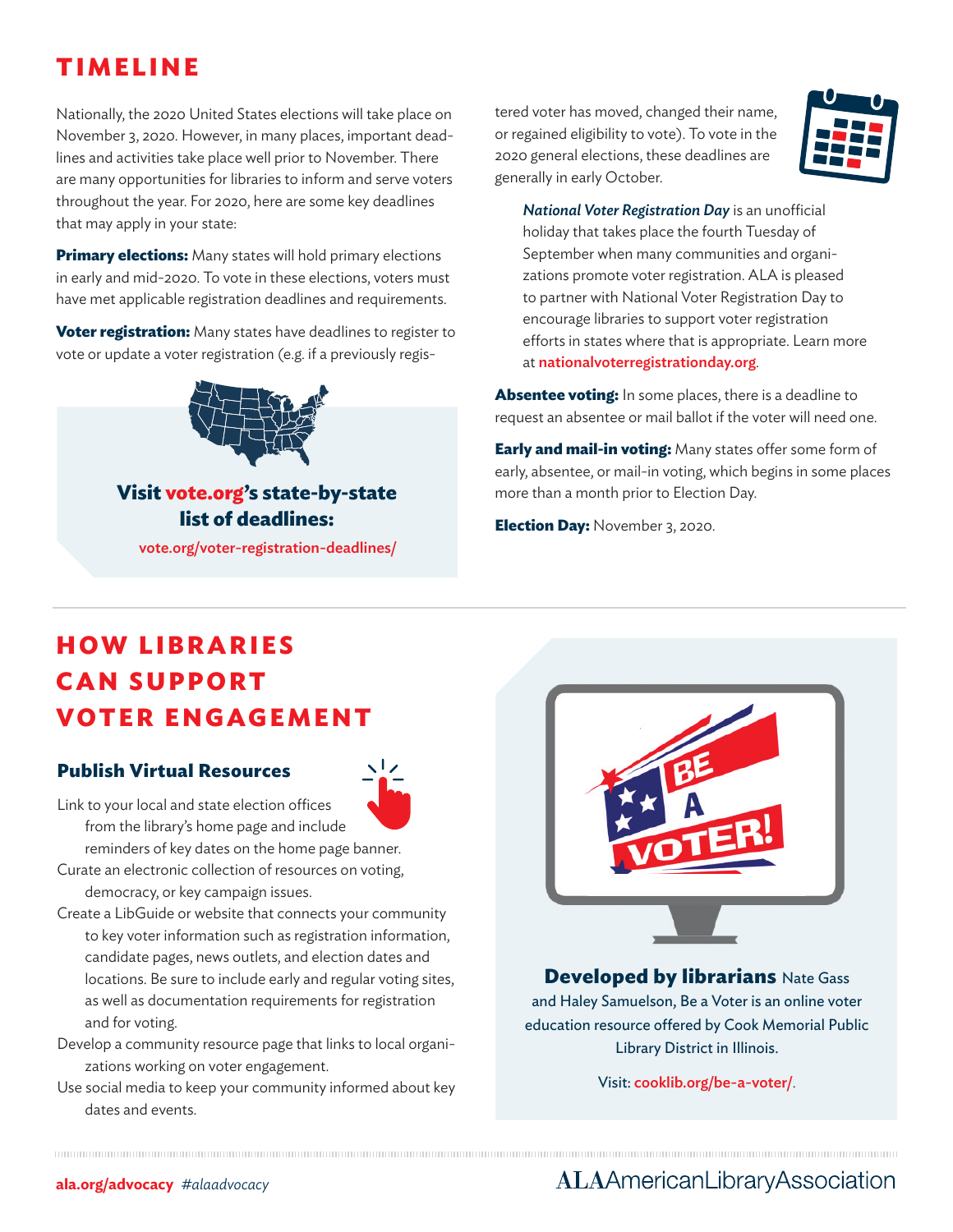#### **"The Civic & Community Engagement Team hosts Meet & Greet the Candidates nights,**

which feature all candidates in a space open to all residents. The programs are extremely popular with candidates and voters alike." *—Jean Canosa Albano, Springfield City Library, MA*

#### **Create Displays**

Create a voter information area in your library and publicize its availability to the community. Include information from

local election agencies and nonpartisan organizations, and post key dates such as voter registration deadlines, primary elections, early voting, and general election.

- With the approach of the 100th anniversary of passage of the 19th amendment, granting women the right to vote, create a voting timeline that includes major milestones in U.S. voting history, from the drafting of the Constitution and the passage of the Voting Rights Act to the change in voting age.
- Build a display of books by candidates, or books about voting, our democratic system, or major issues in the election.

#### **Host Events**

If your state and local laws allow, host voter registration at the library. Have the academic or school library serve as a voter registration site. In schools, offer voter registration during open houses or parent teacher conferences.



- Host a candidate forum. Be sure that all candidates on the ballot are invited and a nonpartisan facilitator is selected.
- Host a debate or forum about a local or national issue and include speakers on all sides of the issue.
- Invite a local expert to give a talk on voting, elections, or local issues. Include a question and answer session after the talk.
- Host an event for community members or students to watch a campaign debate. Follow with a facilitated discussion.
- Host a movie night featuring a film about U.S. politics and
- invite a local expert to moderate a discussion after the film. Sponsor a mock election for youth who are not yet eligible to vote. In school settings, partner with a social studies teacher and precede the vote with a mock debate.



Make sure that voting information is visible and available during other library events.

Live stream events on Facebook or another platform so that they are accessible to an even wider audience.

#### **Spread the Word**

Educate library staff and volunteers about issues that will impact libraries and encourage them to ask questions of candidates about those issues.



- Have one of your library champions (director, trustee, volunteer) write a letter to the editor about the resources the library offers, and how important libraries are to an informed and engaged electorate.
- Create a bookmark or giveaway that includes key dates and highlights the library's election-related programs and resources.
- Work with local or student news outlets to publicize events and resources.

#### **Partner with Other Organizations**

Many opportunities exist to

collaborate with national and local organizations to register voters, educate the community about issues and candidates, host events, and share information.



Reach out to nonpartisan groups such as the League of Women Voters, Rotary, chamber of commerce, student government, Parent Teacher Association, and others. Some have national websites that offer resources and can connect you with local affiliates.

ALA is pleased to partner with organizations that engage voters in all stages of the electoral process, including Democracy Class, National Voter Registration Day, 22x20, and Purple Project for Democracy.

## **ALAAmericanLibraryAssociation**

#### **ala.org/advocacy** *#alaadvocacy*